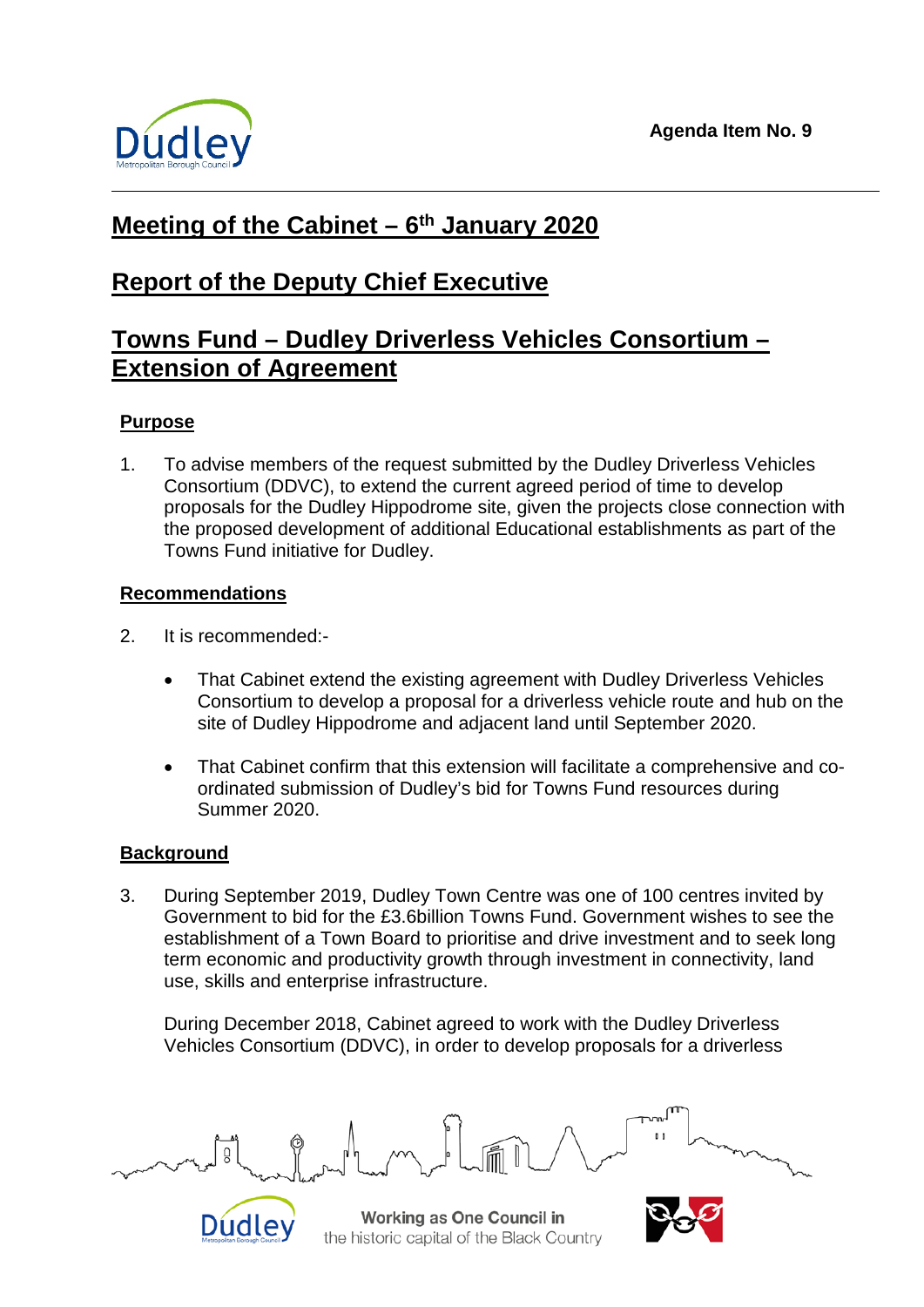vehicles route and hub on the site of the Dudley Hippodrome and adjacent land. The matter was to be reviewed following the expiration of 12 months from the date of approval.

In relation to the Towns Fund bid, it is intended to progress the development of a proposal that will see two further Educational buildings developed adjacent to the soon to be commenced Institute of Transformational Technologies. One of the buildings will focus on the delivery of higher level qualifications in transformational transport technologies. As a consequence, there is a significant 'fit' between proposals for the Driverless Vehicles Hub and the proposal for Town Fund resources.

Towns are expected to develop a well-evidenced Town Investment Plan by Summer 2020, which sets out a clear understanding of the area, focusing on its assets, opportunities and challenges. The amount of investment from the Towns Fund will be determined based on the strength of the Town Investment Plan amongst other relevant factors. The Town Investment Plan should set out investment priorities that could drive economic growth, supported by clear evidence.

The Investment Plan will be assessed on its ability to generate other funding sources and initiatives. It is clear that the DDVC proposal is highly complementary and will serve to make the Town Fund bid stronger.

Since December 2018, no other credible proposals have been submitted to the Council relating to the refurbishment of the former Dudley Hippodrome building. It is considered therefore, that extending the timeline relating to the DDVC proposal will facilitate a much more comprehensive and competitive proposal for Towns Fund resources while identifying a long term and positive use for the site in question. Accordingly, it is recommended that the DDVC proposal be provided with additional time, until September 2020, in order to develop proposals for the site in question, to bring it in line with submission of the Towns Fund Investment Plan.

It is proposed that ongoing work as part of the Innovation in Democracy pilot be utilised to inform effective consultation with our communities as part of the development of the Town Investment Plan. Dudley People's Panel, which is funded through the national Innovation in Democracy Programme, is giving 50 members of the public the opportunity to deliberate on the future of Dudley and Brierley Hill Town Centres. The panel's recommendations will be available in mid-December 2019 and will be able to provide members with insight that can inform the developments to be delivered through the Town Fund.

Working as One Council in the historic capital of the Black Country

Dudley

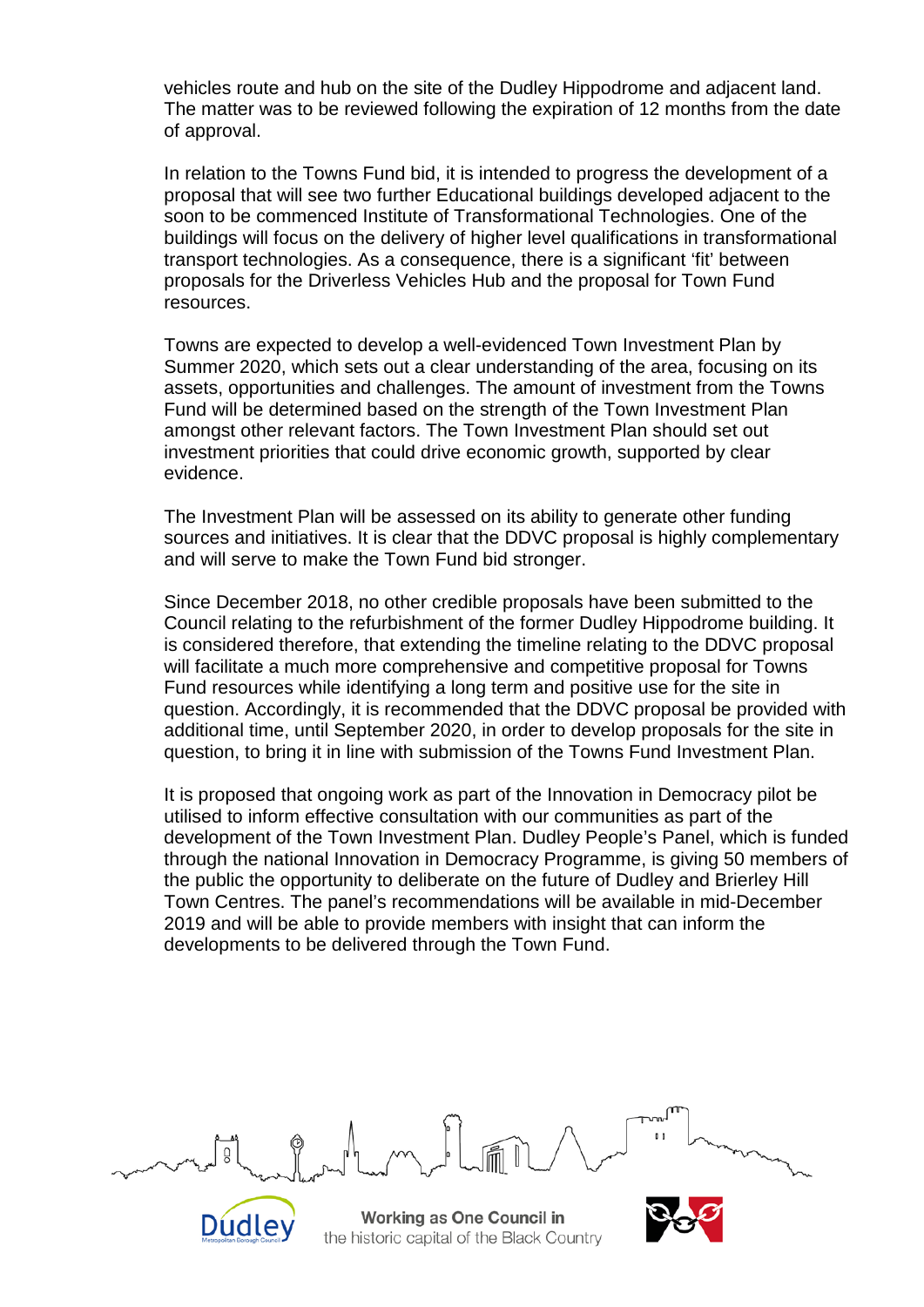### **Finance**

4. None as a result of this report

#### **Law**

5. Section 111 of the Local Government Act 1972 provides the Council with power to do anything which is calculated to facilitate or is conducive or incidental to, the discharge of any of their functions

### **Equality Impact**

6. There will be no negative impact on people with protected characteristics as a result of this report. The development of the Town Investment Plan will be undertaken with full regard to the requirement for equality impact assessment

The development of a Town Investment plan will have beneficial impacts on local children and young people who will benefit from investment into economic development and skills training in Dudley. Children and young people will be consulted as part of development of proposals and their involvement sought in the process.

#### **Human Resources/Organisational Development**

7. There may be an impact on the Councils ability to service the Town Fund Board and associated Governance arrangements which will be considered during the allocation of capacity funding

#### **Commercial/Procurement**

8. There are no negative impacts on the Council's Commercial or Procurement arrangements at this stage. However, the development of Investment Plans and their subsequent implementation may well provide opportunities for local businesses in future.

#### **Health, Wellbeing and Safety**

Dudley

9. The development of Towns Fund proposals will assist to make the local economy more robust while providing higher skills training to local people, increasing the potential to access higher paid work and assisting to make local communities more resilient.

At this stage, there are no detrimental impacts on local communities. This is a matter that will be fully considered as part of the development of investment plans and indeed its implementation.